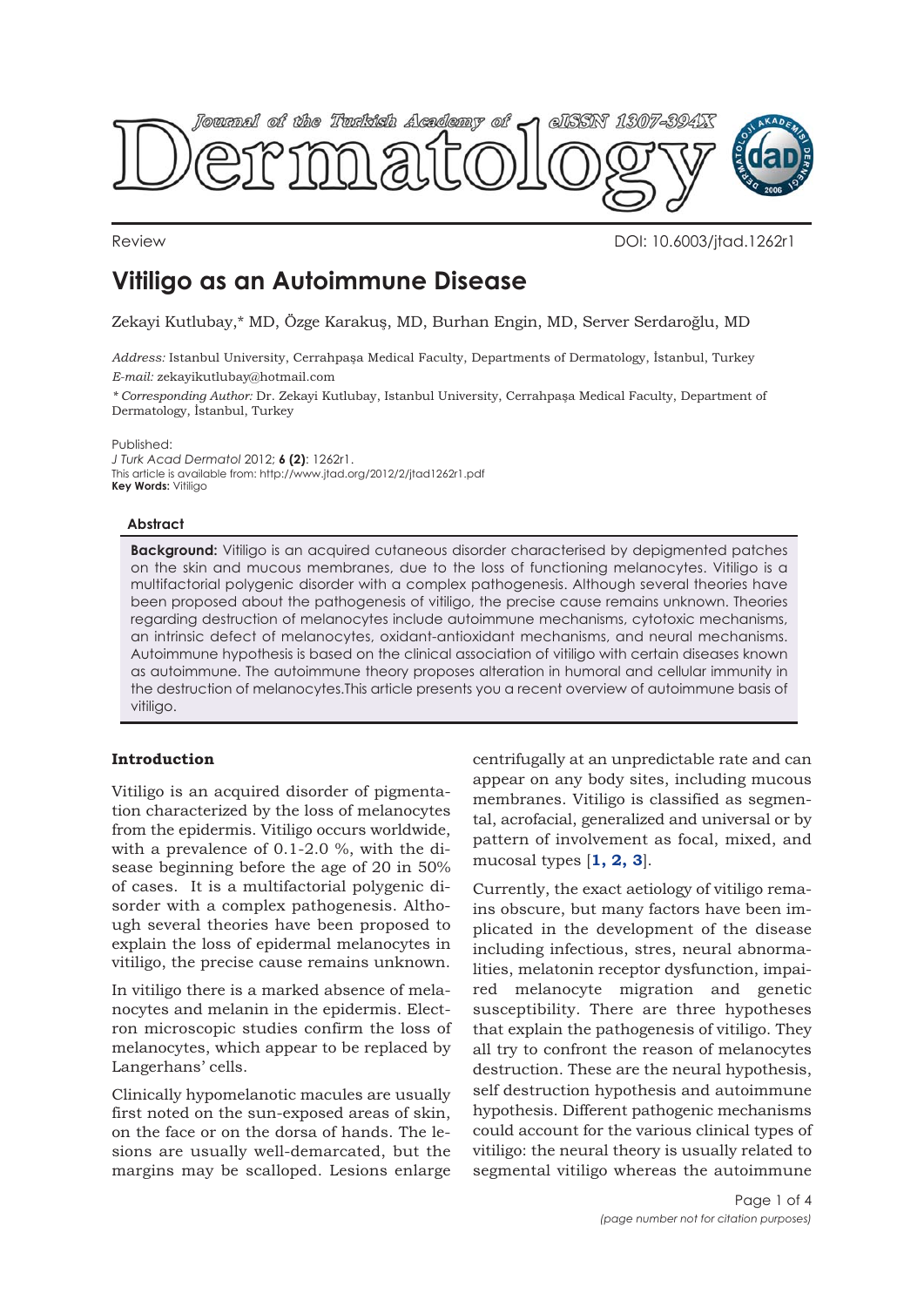<span id="page-1-0"></span>theory is thought to be involved in the generalized (non segmental) form of the disorder.

Neural hypothesis: vitiligo lesions often follow a dermatomal pattern, so it has been suggested that a neurochemical mediator is responsible for destroying the melanocytes. The neural hypothesis is thought to be involved in segmental vitiligo. Although electron microscopy shows abnormalities of terminal portions of peripheral nerves, there is little support for this hypothesis. There are also changes in neuropeptid levels in the affected area; VIP, Neuropeptid Y and Calcitonine related gene protein is found higher in the depigmented macules [**[4, 5,](#page-3-0) [6](#page-3-0)**].

Self-destruction hypothesis: This suggests that melanocytes destroy themselves due to a defect in a natural protective mechanism that removes toxic melanin precursors. In vitiligo patients epidermal H2O2 levels are found increased and catalase levels are decreased [**[5](#page-3-0)**].

## **Autoimmune Hypothesis**

Vitiligo is often associated with other autoimmune diseases (**[Table 1](#page-2-0)**). The association with autoimmune disorders and organ specific antibodies as well as the fact that non-surgical repigmenting therapies have immune-modulating effects indirectly support the idea of an autoimmune pathogenesis of the disease.

In vitiligo patients, elevated frequencies of autoimmune thyroid disease, *Addison'*s disease, systemic lupus erythematosus and pernicious anemia were found [**[3,](#page-3-0) [6](#page-3-0)**]. In recent studies on larger patient groups, a significant association of vitiligo was demonstrated with thyroid dysfunction and/or thyroid antibodies. Associated thyroid dysfunction may be at the subclinical or the clinical level and is diagnosed as *Graves*' disease, *Hashimoto*'s thyroiditis, hyperthyroidism or hypothyroidism. Vitiligo often precedes thyroid disease indicating a need for regular screening for dysfunctional thyroid antibodies. The frequency of organ spesific autoantibodies (parietal, adrenal, thyroid antibodies) varies and often exceeds the frequency of overt clinical organ-specific autoimmune disease. The presence of organ-specific antibodies or an associated disease seems to correlate with the duration of vitiligo but not with the clinical

features of the disease. Organ-specific antibodies are rather considered as a positive marker for subsequent development of clinical or subclinical autoimmune disease, justifying a regular functional investigation of the target organs during patient follow-up. Antibodies against melanocytes' surface antigens are provided evidence that the extent of depigmentation correlates well with the incidence and level of antibodies against melanocytes. Anti-tyrosinase antibodies, antimelanin antibodies and antikeratinocyte antibodies are other remarkable antibodies that can be demonstrated in vitiligo patients. Anti-tyrosinase antibodies can be seen in both generalized and localized vitiligo. Its levels are higher in the active, spreading phase of the disease [**[6, 7, 8](#page-3-0)**].

#### *Humoral Immunity*

Several circulating autoantibodies have been found in sera of vitiligo patients. A few of them are specific for pigment cells. However it is stil unknown how an apparently selective destruction of melanocytes occurs in vitiligo. Melanocytes might be much more sensitive to toxic or immune-mediated injury than other cutaneous cell types. A few specific autoantigens are identified. VIT 40 seemed to be related to HLA class I molecules. Tyrosinase and tyrosinase related proteins 1 and 2 (TRP1 and 2) are key enzymes involved in melanin synthesis primarily localized to melanosomes and have been recently implicated as autoantigens. TRP1 was found to be expressed on the surface of melanocytes. Anti-TRP 2 levels were also reported in a high percentage of vitiligo patients. Also the melanosomal matrix protein gp 100 has been reported as an humoral autoantigen in only 5% of vitiligo patients.

Recently the surface receptor, melanin concentrating hormone receptor 1 (MCHR 1) was detected as an autoantibody target in 16% of vitiligo patients. How antibodies to pigment cells arise in vitiligo patients has not been elucidated. They might result from a genetic predisposition to immune dysregulation at the T or B cell level. An immune response to damaged pigment cells might also result in the presence of antimelanocyte autoantibodies that might further aggrevate melanocyte loss [**[3, 6,](#page-3-0) [9, 10](#page-3-0)**].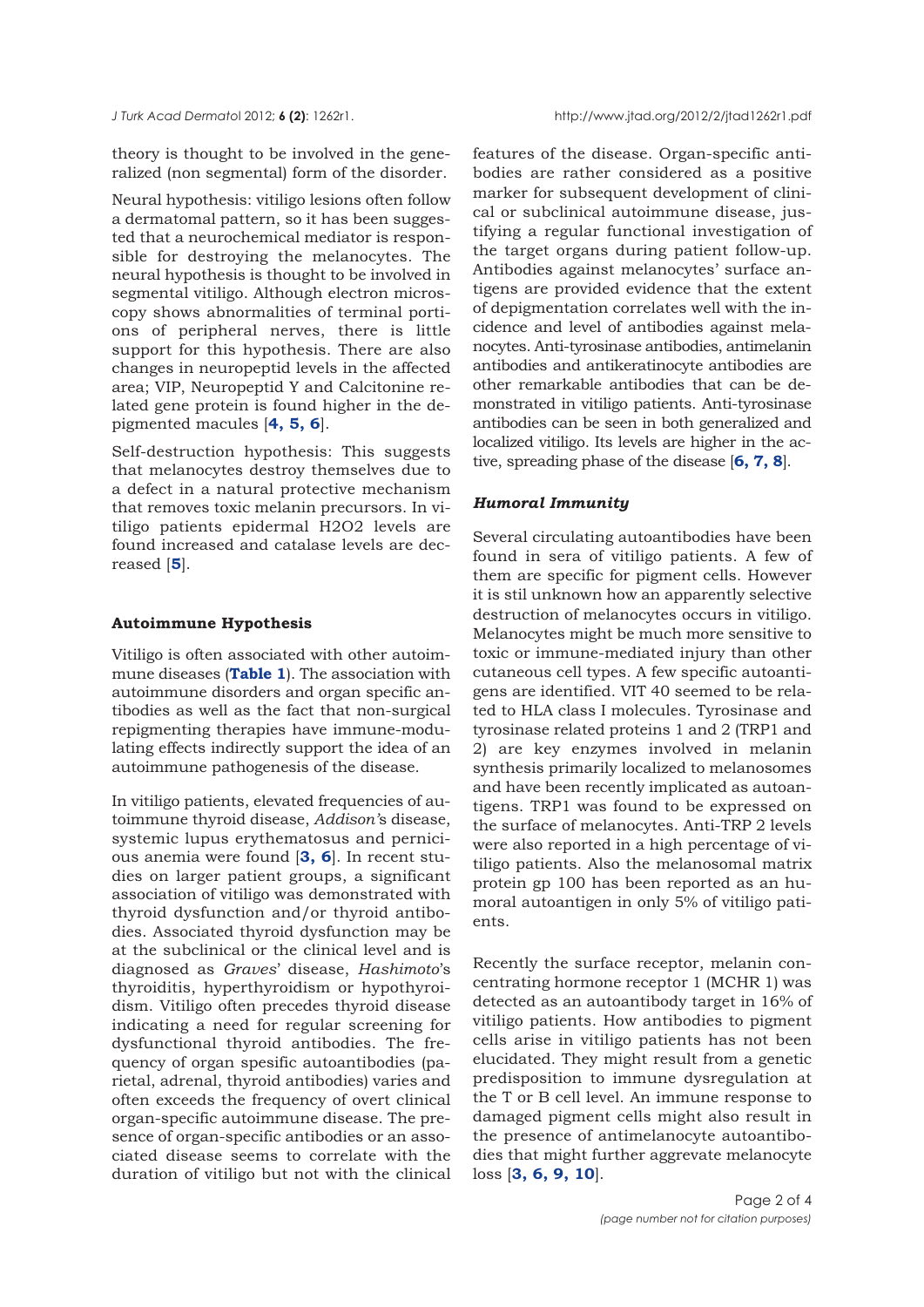<span id="page-2-0"></span>*J Turk Acad Dermato*l 2012; **6 (2)**: 1262r1. http://www.jtad.org/2012/2/jtad1262r1.pdf

| Table 1. Vitiligo Associated Autoimmune Diseases |  |  |  |  |  |
|--------------------------------------------------|--|--|--|--|--|
|--------------------------------------------------|--|--|--|--|--|

| Thyroid disease               |
|-------------------------------|
| Diabetes mellitus             |
| Adrenal insuffiency           |
| Lupus erythematosus           |
| Alopecia areata               |
| Myasthenia gravis             |
| Pernicious anemia             |
| Rheumatoid arthritis          |
| Sarcoidosis                   |
| Voqt-Kayanaqi-Harada syndrome |
| Multipl autoimmune disease    |
| Psoriasis                     |
| Lichen planus                 |
| Chronic active hepatitis      |

## *Cellular Immunity*

T cell infiltration in the margin of inflammatory vitiligo is detected as a participation of cellular immunity in pathogenesis of vitiligo. Immunohistochemical studies of the perilesional area in generalized vitiligo mainly detect CD4 and CD8 positive T cells in the infiltrate which express activation molecules such as IL-2 receptor, HLA-DR and MHC 3 complex. The dermal and epidermal infiltrates consist of cytotoxic and helper T cells that are closely associated with the areas of melanocyte depletion. Also decreased CD4/CD8 ratio was found [**[3,](#page-3-0) [6,](#page-3-0) [7,](#page-3-0) [11](#page-3-0)**]. In one study, CD8+ T lymphocyte reactivity to the melanocyte antigen gp100 and to a lesser extent MelanA/MART-1 was detected. The disease activitiy is found to appear to correlate with reactivity to gp100 [**[12](#page-3-0)**]. Macrophage infiltration has been demonstrated in vitiligo lesions with increased numbers present in perilesional skin. Langerhans' cells present antigen to the T cells in the epidermis. The Langerhans' cells in vitiligo patiens may be found normal, increased and decreased compared with pigmented skin from the same patients and from control subjects. The increase of its number may contribute the melonocyte destruction in immunological way in vitiligo skin [**[3, 5, 6, 7](#page-3-0)**].

Serum IL-2R levels can be used to monitor in vivo immune activation, and its elevation has been correlated with T cell mediated immun disease. Soluble IL-2R increased levels are seen especially in generalized, focal and nondermatomal types of vitiligo. Also tissue fluids from the margin of hypopigmented macules, especially in active disease, seem to contain higher levels of sIL-2R than uninvolved skin of the same patient. The production of IL-6,

IL-8 by monocytes is increased in vitiligo patients. The cytotoxic T lymphocyte antigen-4 (CTLA-4) gene product is involved in the negative regulation of T cell activation and in controlling T cell apoptosis. Several CTLA-4 polymorphic alleles are associated with susceptibility to autoimmune disease and some of these have now been associated with vitiligo, suggesting that the skin depigmenting disease may have an autoimmune aetiology. But CTLA-4 polymorphic markers are only seen in vitiligo patients that associated with other autoimmune diseases. Recent research focuses on a melanocyte-spesific cytotoxic T cell immune reaction in the destruction of melanocytes. Circulating melanocyte spesific cytotoxic T cells have been detected in high frequencies in vitiligo patients [**[3, 6, 7](#page-3-0)**].

In recent studies, BAFF (B lymphocyte activating factor) a new ligand of the TNF cytokine family, is shown that overexpression of it may cause a breakdown of self-tolerance and subsequently cause autoimmune vitiligo via several possible mechanisms. BAFF may activate the B cells to produce autoantibodies in vitiligo, BAFF-activated B cells promote the activitiy of self-reactive CD4+ T cells in vitiligo, BAFF-activated B cells promote the activitiy of self reactive CD8+ T cells in vitiligo, BAFF directly regulates T cell activation leading to self tolerance breakdown in vitiligo or autoimmune regulator defiency may result in BAFF overexpression in vitiligo [**[13](#page-3-0)**].

## *Animal Models*

Autoimmune vitiligo is studied in Smyth chickens. They express a genetically inherited form of vitiligo-like depigmentation resulting from the loss of melanocytes in feather and ocular tissues. Recent data suggest that the mechanism involved in the death of melanocytes in Smyth line vitiligo is an apoptosis induced by infiltrating cytotoxic T lymphocytes. Autoantibodies to chicken melanocytes have also been detected in the sera of 100% of Smyth chickens. These antibodies were found both before and during the presentation of vitiligo. They also have a decreased CD4/CD8+ ratio during the process of leukoderma. Immunosupressive treatment or bursectomy have been shown to reduce depigmentation. In other animals with vitiligo